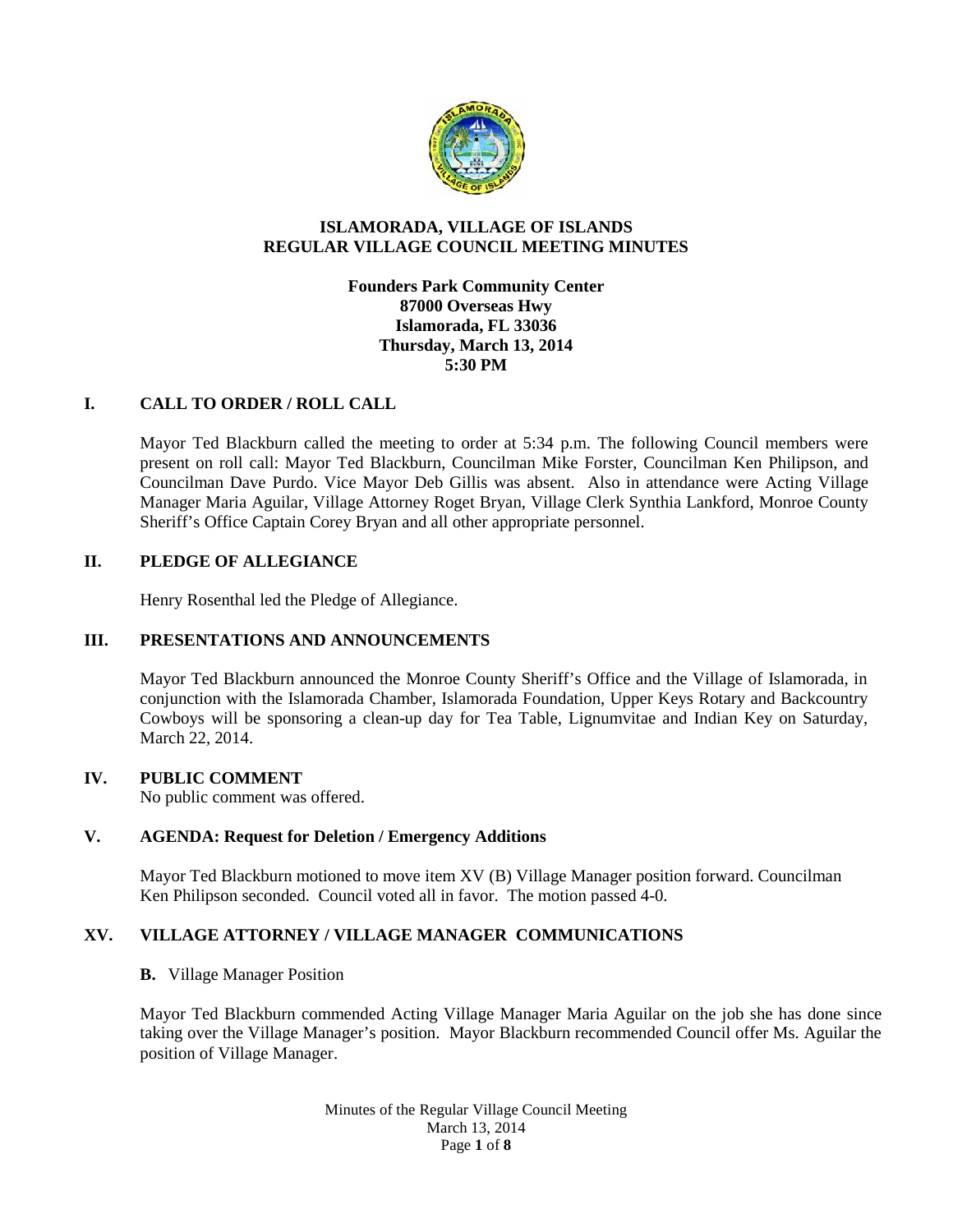Councilman Ken Philipson, Councilman Mike Forster and Councilman Dave Purdo concurred with the recommendation.

Councilman Ken Philipson offered to negotiate Ms. Aguilar's contract and recommended continuing to pay Ms. Aguilar at her current salary for a period of ninety days. After ninety day review Council may increase the salary to that of the Village Manager's base salary with a \$5,000.00 signing bonus.

The Village Manager's contract will be brought back the first Council meeting in April.

# **VI. CITIZENS' ADVISORY COMMITTEE UPDATES**

None

# **VII. VILLAGE MANAGER REPORTS AND UPDATES**

Acting Village Manager Maria Aguilar advised the Islamorada Fire Rescue Department ISO rating has been improved from a four to a two. A one is the highest rated possible. ISO ratings affect homeowner premiums.

**A.** CityView Upate

Acting Village Manager Maria Aguilar provided a CityView 2013 update. The educational process continues with the Building and Planning Departments. CityView 2013 upgrade will allow citizens access, via a web portal, to current status of permitting and plan review. Staff increases and overtime have been authorized for implementation. Former Village Planner, Kevin Bond agreed to work with staff to facilitate implementation. The Village is in discussions with outside consulting firm to assist staff in implementation of CityView.

Councilman Mike Forster supported the idea of using a consulting firm in order to get CityView up and running.

Mayor Ted Blackburn announced that the Village received a commitment for approximately \$1.3 million dollars from the Army Corp of Engineers for Wastewater System construction costs reimbursement.

# **VIII. CONSENT AGENDA**

**A.** Minutes: **TAB 1**

September 27, 2013 Special Call Village Council Meeting (Village Attorney Interviews and Selection)

October 9, 2013 Village Council Workshop (Wastewater Engineering Services)

February 27, 2014 Village Council Workshop (Non Residential Development)

February 27, 2014 Regular Village Council Meeting

Councilman Mike Forster made motion to approve the Consent Agenda. Councilman Ken Philipson seconded the motion. Council voted all in favor. The motion passed 4-0.

> Minutes of the Regular Village Council Meeting March 13, 2014 Page **2** of **8**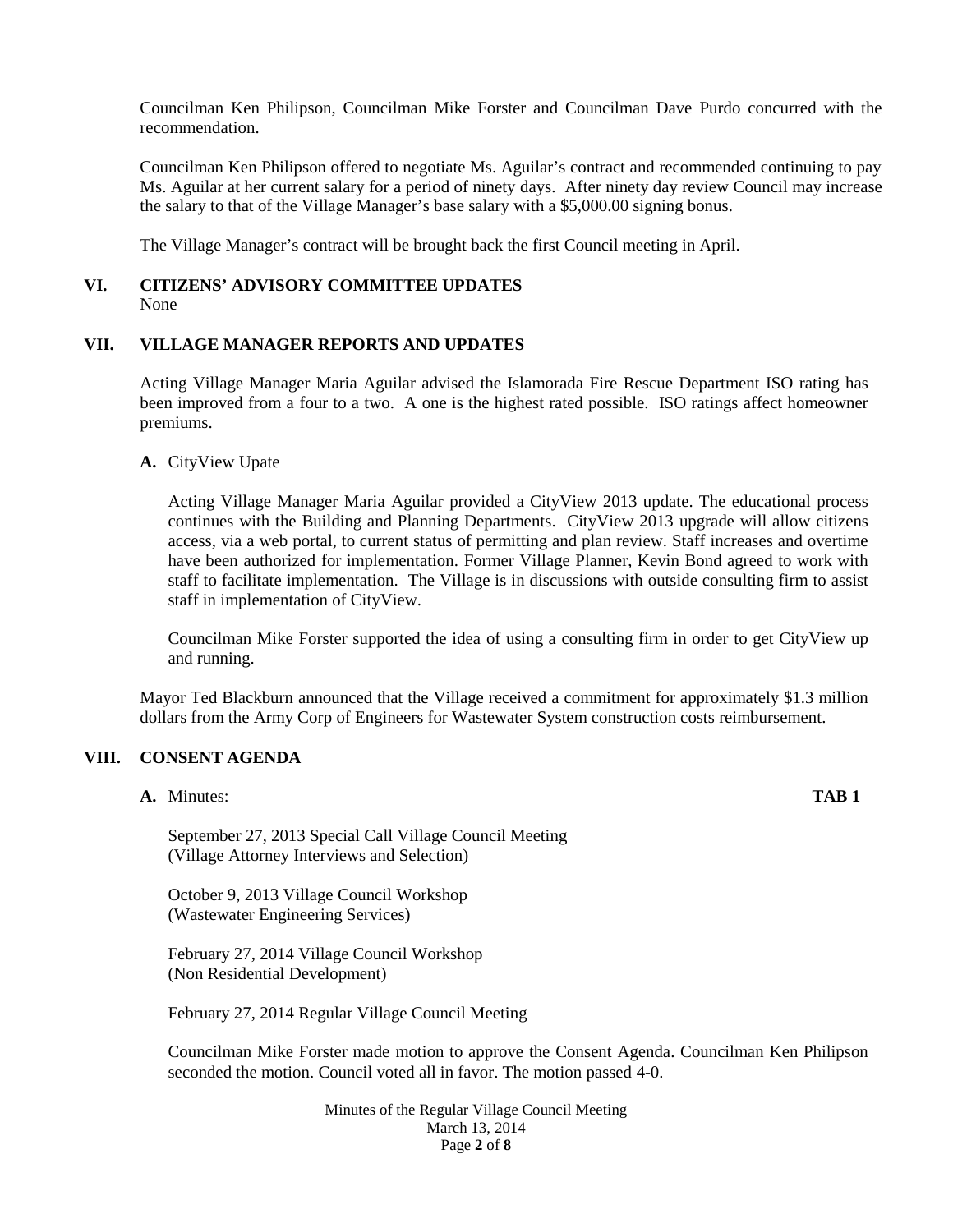# **IX. WASTEWATER MATTERS**

#### **A.** Wastewater Project Update

Wastewater Program Manager Greg Tindle updated Council on the final connection letters for Phase I. The deadline to connect is April 24, 2014. Residents who do not comply will face code enforcement. Mr. Tindle reported flow will begin to be sent to the Key Largo Wastewater Treatment District in approximately two months. The Indian Key Channel crossing was tested and passed. The March 12, 2014 meeting with residents of Venetians Shores regarding the sewer connections went well.

Mayor Ted Blackburn opened public comment.

Stan Margulies thanked both Reynolds and Greg Tindle for the two meetings held to discuss the sewer system in Venetian Shores. Mr. Margulies advised the Department of Health would be holding discussions regarding the death rate in East Islamorada and he would alert Council as to when those meetings would occur.

Councilman Mike Forster suggested the Health Department offer free or shared cost PET scans to the residents of Islamorada.

Mayor Ted Blackburn closed public comment.

### **X. ORDINANCES**

**A.** Second Reading – Ordinance Amending the Comprehensive Plan Policy 1-3.1.1 Establish a **TAB 2** Building Permit Allocation System (BPAS) by Increasing the Non-Residential Square Footage Allocation

Village Attorney Roget Bryan read the title of the Ordinance. Director of Planning Cheryl Cioffari presented the staff report recommending that non-residential square footages allocation be increased from 6,692 square feet per year to 15,000 square feet per year. Ms. Cioffari recommended that Council adopt the Ordinance on  $2<sup>nd</sup>$  reading.

Mayor Ted Blackburn opened public comment; no public comment was offered.

Councilman Ken Philipson offered a motion to approve. Councilman Dave Purdo seconded the motion. Council voted all in favor. The motion passed 4-0.

# **XI. QUASI-JUDICIAL**

None.

# **XII. RESOLUTIONS**

**A.** Historic Designation for Fortress Investments, Inc. **TAB 3**

Village Attorney Roget Bryan read the title of the Resolution. Director of Planning Cheryl Cioffari presented the staff report recommending approval.

> Minutes of the Regular Village Council Meeting March 13, 2014 Page **3** of **8**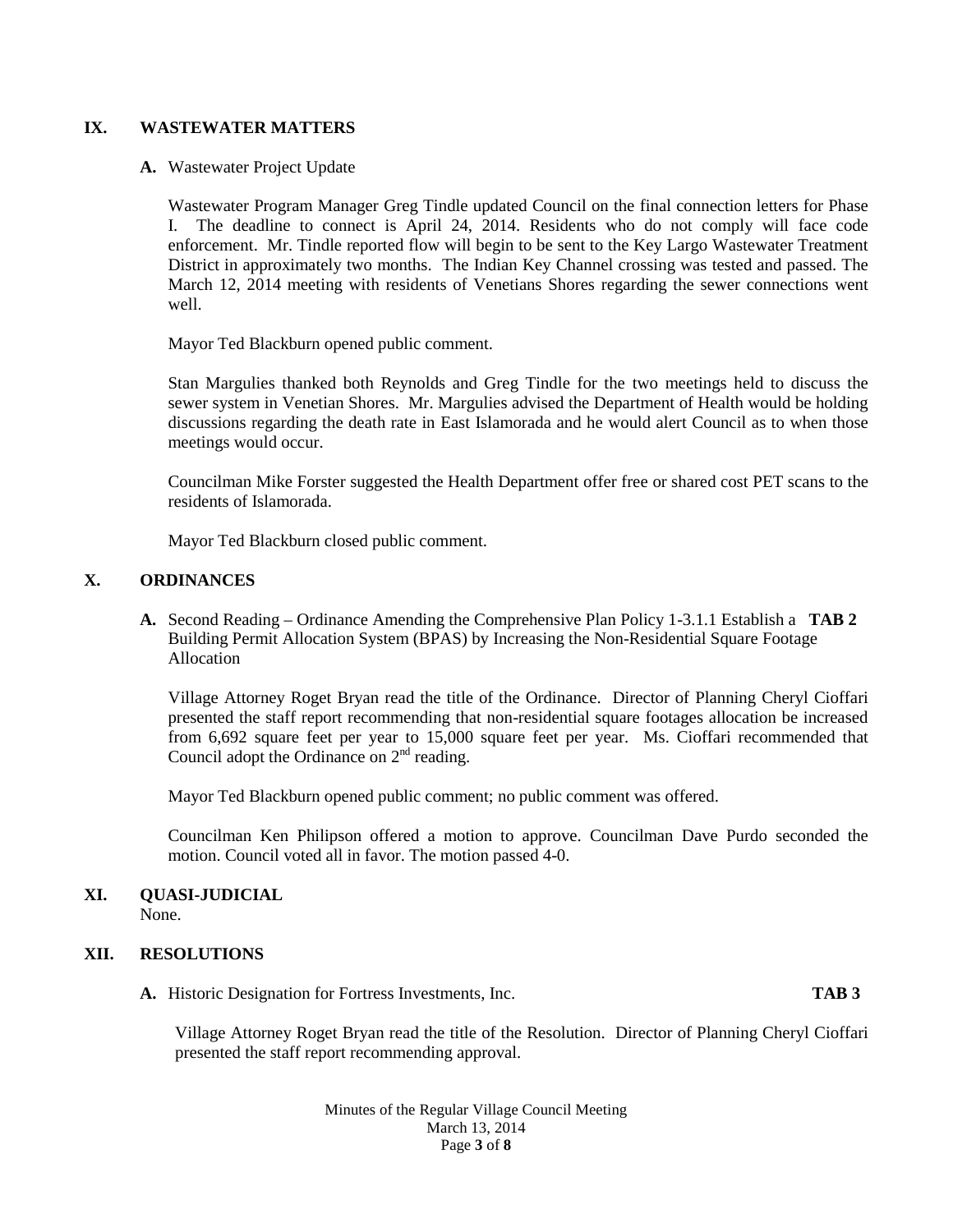Councilman Ken Philipson recognized former Village Planner Kevin Bond for his work with the Historic Preservation Commission.

Councilman Mike Forster disclosed he has a lease purchase agreement for the lobster at the Rain Barrel.

Mayor Ted Blackburn opened public comment.

Bob Johnson inquired if the designation impairs development rights of usage of the property. Planning Director Cheryl Cioffari responded that construction would require a certificate of appropriateness from the Historic Preservation Commission.

Mayor Ted Blackburn closed public comment

Councilman Dave Purdo offered a motion to approve. Councilman Ken Philipson seconded the motion. Council voted all in favor. The motion passed 4-0.

**B.** Proposed Resolution Establishing an Ad Hoc Community Character Task Force **TAB 4**

Village Attorney Roget Bryan read the title of the Resolution. Director of Planning Cheryl Cioffari presented the staff report.

Councilman Mike Forster asked if the noise ordinance could be assigned to the Task Force.

Councilman Ken Philipson stated that the task force has a tremendous amount of work to complete in a short period of time and that we should consider forming another task force to address the noise ordinance.

Councilman Mike Forster offered a motion to approve. Councilman Ken Philipson seconded the motion. Council voted all in favor. The motion passed 4-0.

Council made the following appointments to the Ad Hoc Community Character Task Force. Councilman Dave Purdo appointed Captain Skip Bradeen and George Pensell. Councilman Mike Forster appointed Corey Abel and Tony Hammon. Councilman Ken Philipson appointed Myles Milander and George Hertel. Mayor Ted Blackburn appointed Pete Bacheler and Amy Knowles. Acting Village Manager Maria Aguilar advised that Vice Mayor Deb Gillis sent her a message documenting that she was appointing Cale Smith and Bob Johnson.

Mayor Ted Blackburn commented it was important for all interested residence to participate in the Task Force meetings and all input would be welcomed. Mayor Ted Blackburn stated Amy Knowles was resigning from the Local Planning Agency to participate on the Community Character Task Force.

**C.** Approval of the Residential Building Permit Allocation System Ranking and Awards **TAB 5** Quarter 1, 2014

Village Attorney Roget Bryan read the title of the Resolution. Planner Shane Laakso presented the staff report recommending approval of the Residential Building Permit Allocation System Rankings and Awards for Quarter 1, 2014.

> Minutes of the Regular Village Council Meeting March 13, 2014 Page **4** of **8**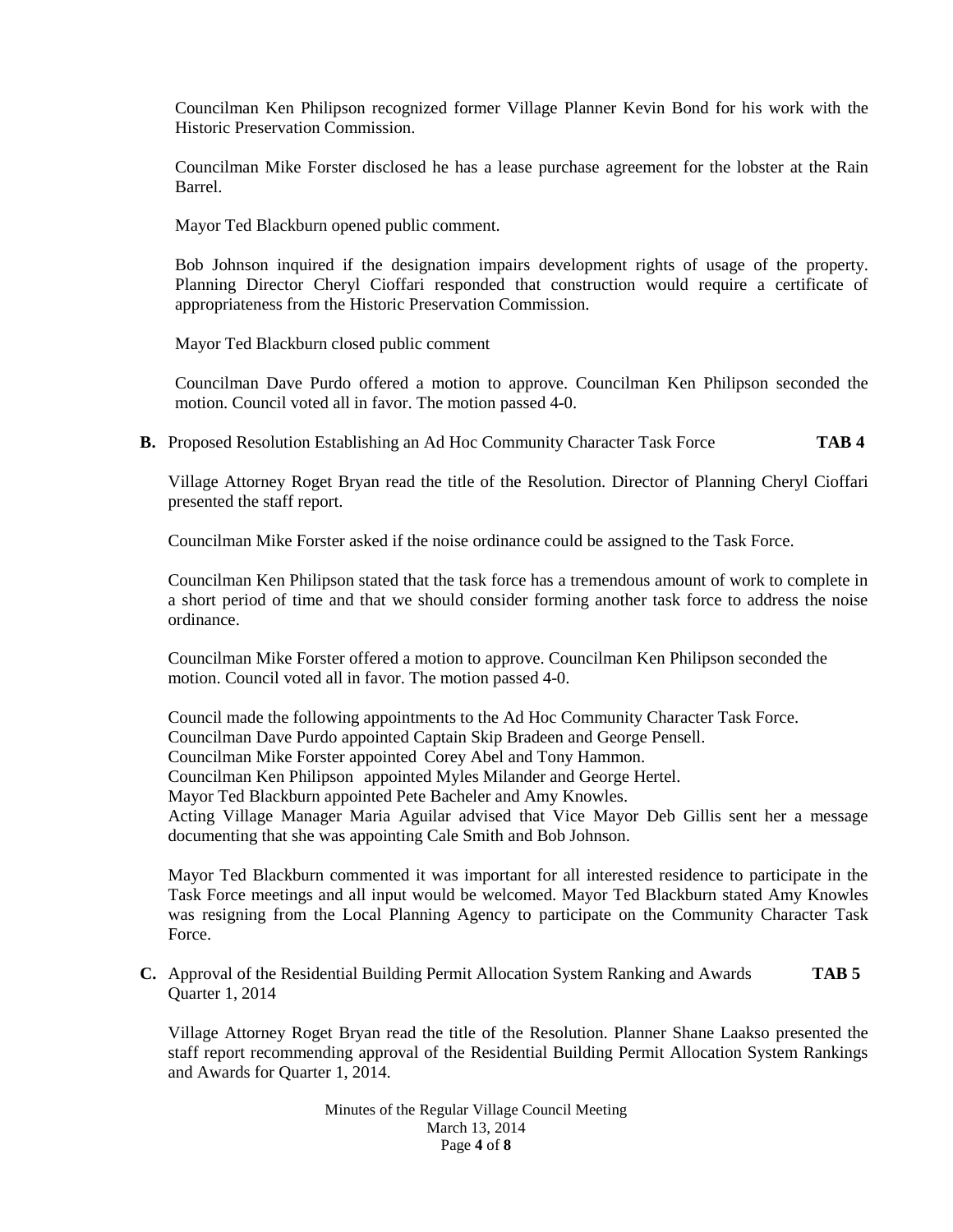Mayor Ted Blackburn opened public comment; no public comment was offered.

Councilman Ken Philipson offered a motion to approve. Councilman Dave Purdo seconded the motion. Council voted all in favor. The motion passed 4-0.

Item XVI (A)/TAB 7, Severance and Leave Payout for Edward Koconis, was moved forward in the Agenda.

# **XVI. VILLAGE ATTORNEY / VILLAGE MANAGER COMMUNICATIONS**

**A.** Severance and Leave Payout for Edward Koconis **TAB 7**

Acting Village Manager Maria Aguilar advised that staff provided an estimate of \$107,000.00 in total costs to the Village for Edward Koconis' severance and leave pay out at the February 6, 2014 meeting. This estimate was based on 50% sick leave and 100% annual leave. Paragraph 16.7 of the contract states "Unless otherwise specified in this Agreement, should the Village Manager leave the employ of the Village, the Village manager or his beneficiary, shall be entitled to receive payment of all accrued and unused sick or annual leave calculated at the Village Managers rate of pay in effect upon the date of termination." Ms. Aguilar requested direction from Council regarding Edward Koconis' payout.

Councilman Ken Philipson advised he calculated a payout based them on 20 weeks' severance at \$66,713.41, payout of 50% sick pay and 100% accrued vacation for a total of \$112,161.04.

Councilman Dave Purdo advised he had spoken with former Mayor Michael Reckwerdt and the intent of contract for termination without cause was 20 weeks' severance, 100% of accrued sick time and 100% of accrued vacation.

Mayor Ted Blackburn opened public comment.

Edward Koconis stated that the contract specifies all sick and all accrued vacation. The language is identical to the language in former Manager Gary Word and Bernie LaPira contracts. Their payouts included all sick and vacation leave.

Don Achenberg expressed that if it were the intent of this contract to be one or the other, the word "either" would have been used. He stated there is no ambiguity in this contract and Mr. Koconis should receive 100% of his accrued sick time and vacation leave.

Michael Reckwerdt stated he negotiated Mr. Koconis' contract and the intent was a payout of 100% accrued sick and vacation time if he was terminated without cause.

Bob Johnson encouraged Village Council to honor Mr. Koconis' contract.

Buddy Pinder affirmed that the contract should be honored.

Mayor Ted Blackburn closed public comment

Councilman Ken Philipson expressed his respect for the job Edward Koconis has done, but would like to have Council negotiate the severance payment.

> Minutes of the Regular Village Council Meeting March 13, 2014 Page **5** of **8**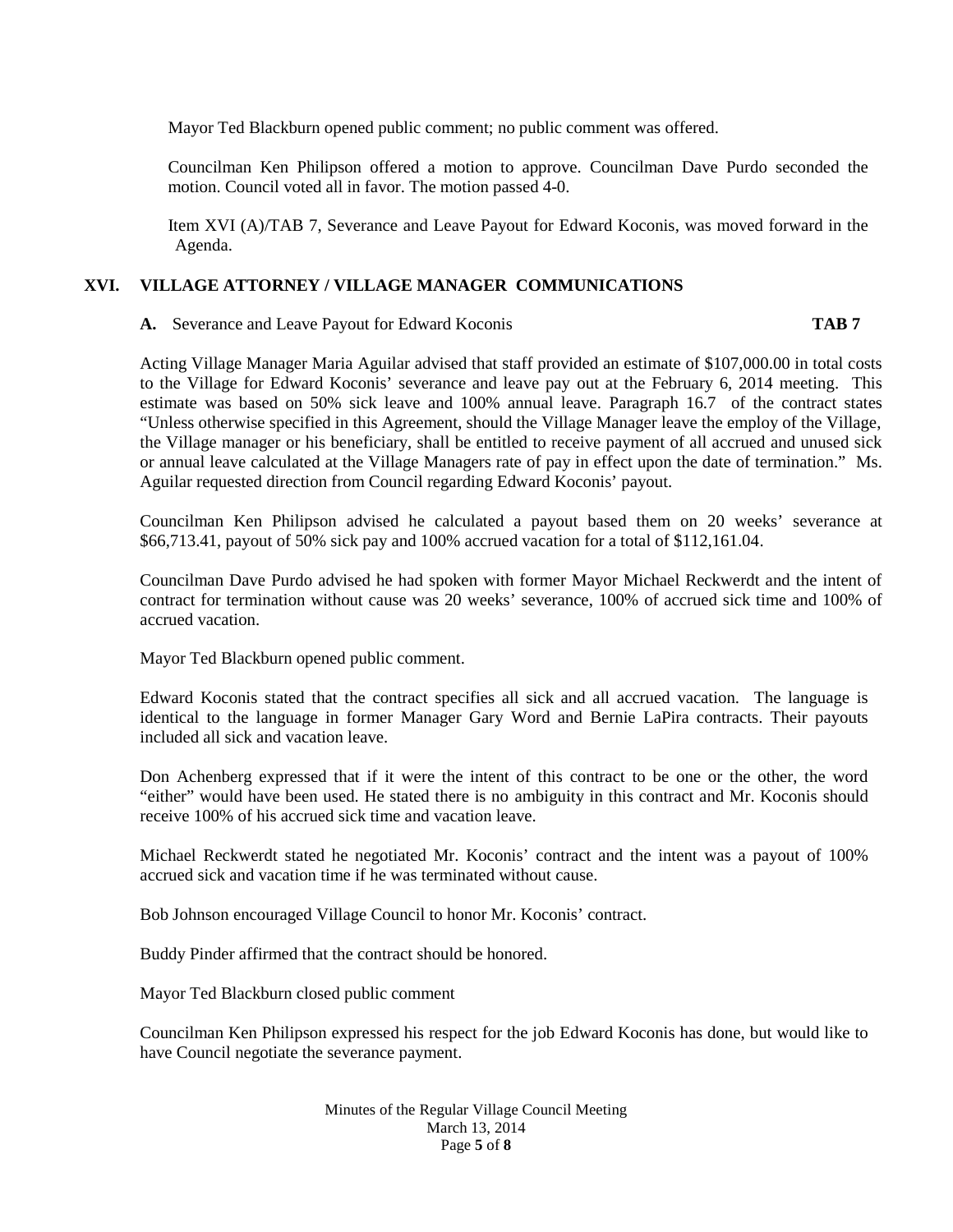Councilman Dave Purdo recognized Edward Koconis' hard work and thanked the former Mayors Achenberg and Reckwerdt for their input.

Councilman Mike Forster agreed that the intent of the contract, as specified by the former Mayor, should be supported.

Staff was directed to prepare a lump sum payoff to Edward Koconis for 20 weeks' severance, 100% accrued and unused sick leave and 100% accrued and unused annual leave.

Mayor Ted Blackburn opened a discussion on Army Corp of Engineers funding and stated that the Army Corp money had not been in the federal budget for many years. Discussion ensued among Council regarding continuing to partner with Key Largo and Marathon with regard to Army Corp funding.

Mayor Ted Blackburn proposed the Village approach Key Largo and Marathon to enact a policy to agree that going forward the Village receive half of the Army Corp funding that comes through the infrastructure program and Key Largo and Marathon split the remaining fifty percent until the Village is made whole.

# **XIII. MOTIONS**

None.

# **XIV. MAYOR / COUNCIL COMMUNICATIONS**

# **A.** Noise Ordinance (Councilman Ken Philipson) **TAB 6**

Councilman Ken Philipson stated the the owner of a property or venue should control the volume where sound originates and recommended voluntary compliance of an 85 decibel limit at the point of origin.

Councilman Mike Forster stated the event coordinators should ensure compliance with noise regulations and end time for events and suggested, during budget season, Council consider hiring another code enforcement officer.

Councilman Dave Purdo supports an 85 decibel limit and increased fines for violations. Councilman Purdo stated the decibel limit should be enforced by law enforcement officers.

Councilman Mike Forster recommended contacting the Chamber of Commerce and asking them to communicate to their members to voluntarily comply with an 85 decibel limit at the point of origin.

Village Attorney Roget Bryan suggested the Village develop an education plan in conjunction with the Chamber to determine if voluntary compliance will achieve the desired result.

Item IV (C), Village's Code Compliance Activity was moved forward in the Agenda

**C.** Village's Code Compliance Activity (Mayor Ted Blackburn)

Mayor Ted Blackburn requested Village Attorney, Roget Bryan come back with recommendations for strengthening code enforcement

Village Attorney Roget Bryan stated he and Acting Village Manager Maria Aguilar have been very proactive in analysis of Code Enforcement and will bring back recommendations to Council.

**D.** U. S. Highway #1 Toll Task Force (Mayor Ted Blackburn)

Mayor Ted Blackburn recommended the Village form a task force made up of the Chamber and citizens that can make recommendations on tolling U.S. 1 coming into the Keys.

Councilman Ken Philipson suggested that this item be put on the speaker agenda for Strategic Planning Session.

> Minutes of the Regular Village Council Meeting March 13, 2014 Page **6** of **8**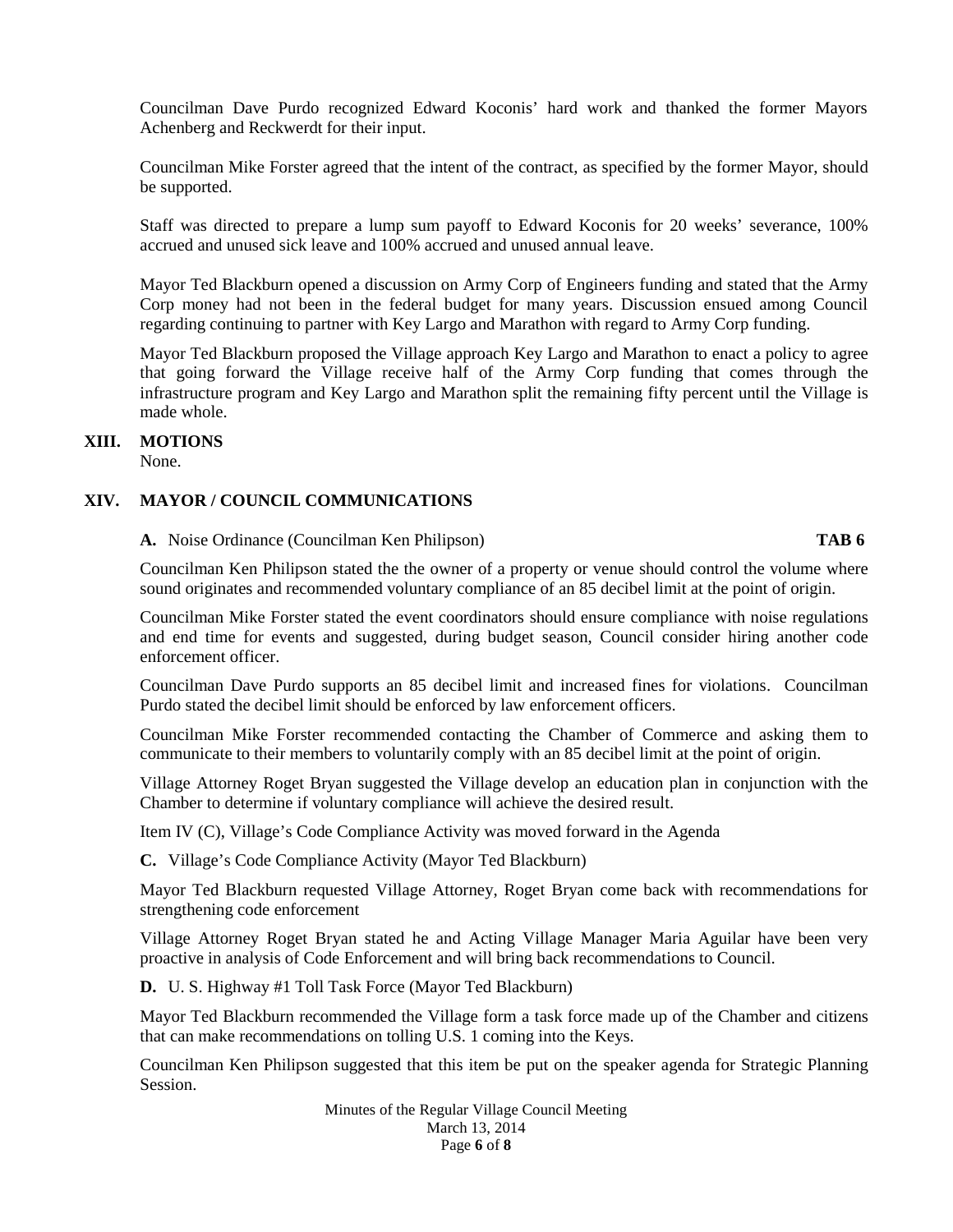Mayor Ted Blackburn opened public comment.

Martin Moe stated he is a member of the Sanctuary Advisory Council, and the Council has been discussing the concept of a toll booth at the entrance of the Florida Keys National Marine Sanctuary.

Councilman Dave Purdo suggested forming a group comprised of members from the County, Islamorada, Marathon and Key West to achieve the goal of a U.S. Highway #1 Toll.

Councilman Mike Forster suggested holding a Summit in Marathon to discuss the U.S. Highway #1 Toll.

Mayor Ted Blackburn closed public comment.

Staff was directed to bring the U.S. Highway #1 Toll back for discussion at the second meeting in April.

**E.** White Marlin Beach in Port Antigua (Mayor Ted Blackburn)

Mayor Ted Blackburn indicated he was uncertain of where the Village stood in the process to alleviate the issues for the residents of White Marlin beach.

Councilman Ken Philipson stated that the federal, state and local municipalities involved make it very difficult to do anything about the issues occurring at White Marlin beach.

Village Attorney Roget Bryan indicated there are no clear solutions to resolve the issues. Mr. Bryan will bring back a formal report with information and possible outcomes at either the next meeting or a meeting in April.

Mayor Ted Blackburn expressed concern that it appears that nothing is being done.

Captain Corey Bryant stated that the Sheriff's office will increase coverage for Spring break and Memorial Day at White Marlin Beach.

Mayor Ted Blackburn opened public comment

Martin Moe explained that residents of Lower Matecumbe are looking to Village Council to resolve the problems at the White Marlin beach. The residents of Lower Matecumbe respectfully request that the Village Council extend to us the courtesy to working with the State of Florida to resolve problems before summer arrives.

Mayor Ted Blackburn closed public comment.

Staff was directed to bring back a formal report and recommendations as soon as possible.

# **XV. VILLAGE ATTORNEY / VILLAGE MANAGER COMMUNICATIONS**

#### **B.** Village Attorney 90-day Review

Village Attorney Roget Bryan advised that per his contract an initial 90 day review of his performance was to take place during the first meeting of March.

Councilman Ken Philipson stated Village Attorney Roget Bryan was doing an outstanding job and recommended that the financial incentives be enacted at this time.

Councilman Dave Purdo thanked Village Attorney Roget Bryan for the time he has spent with him and he concurs with honoring everything we have offered.

> Minutes of the Regular Village Council Meeting March 13, 2014 Page **7** of **8**